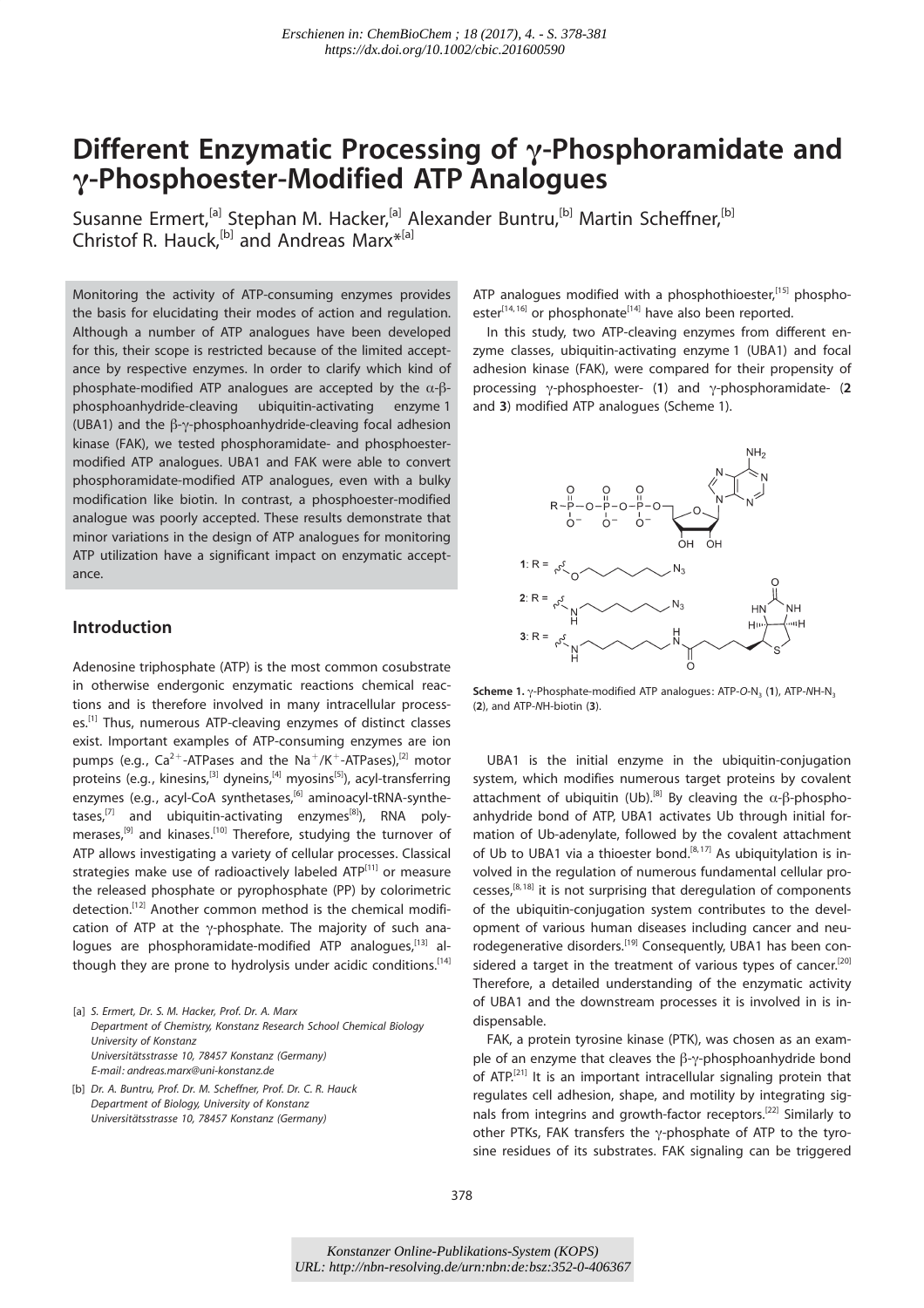by cues from the extra-cellular matrix and is associated with the formation and turnover of cell adhesion structures, termed focal adhesions.[21a, 22] FAK protein expression is elevated in many highly malignant human cancers.<sup>[23]</sup> It promotes changes in cell shape<sup>[24]</sup> and formation of podosomes or invadopodia,<sup>[25]</sup> which are involved in an invasive cell phenotype.<sup>[26]</sup> Thus, understanding and monitoring FAK activity and signal transduction are highly desired.

In order to study the ability of  $\gamma$ -phosphoester- and  $\gamma$ -phosphoramidate-modified ATP analogues to support ATP-consuming reactions, we monitored the activity of UBA1 and FAK in vitro. Both enzymes showed a preference for phosphoramidate-modified ATP analogues over the phosphoester-modified counterpart, thus highlighting the significant effect of minor variations in ATP analogues for monitoring ATP utilization.

#### Results and Discussion

In order to investigate the influence of modifications at the  $\gamma$ phosphate of ATP on enzymatic usage, we used a phosphoester-modified ATP analogue (1) and two phosphoramidate-modified ATP analogues (2 and 3; Scheme 1). The syntheses of 1 and 2 were as previously described.<sup>[14]</sup> We synthesized 3 by treatment of disodium ATP with  $N-(6-$ aminohexyl)-p-biotinamide in the presence of 1-ethyl-3-(3-dimethylaminopropyl)carbodiimide (EDC) in water<sup>[13g]</sup> (for details, see the Supporting Information). The stabilities of all three ATP analogues under our assay conditions were confirmed by RP-HPLC (Figure S2 in the Supporting Information).

Turnover of the three  $\gamma$ -phosphate-modified ATP analogues by UBA1 was determined by performing an autoubiquitylation assay with E6AP (E6-associated protein).<sup>[27]</sup> In this in vitro assay UBA1 activates Ub by forming a thioester bond between the C-terminal carboxyl group of Ub and the catalytic cysteine residue of UBA1 at the expense of ATP. Next, Ub is transferred to a cysteine residue of a ubiquitin-conjugating enzyme E2 (i.e., UbcH5b) and finally, it is covalently attached to a target protein by a ubiquitin-protein ligase E3 (Figure 1A).<sup>[8,17]</sup> E6AP acts as both the E3 and the target protein, thereby resulting in modification of E6AP with several Ub moieties. This autoubiquitylation was monitored by SDS-PAGE and Coomassie staining (Figures 1 B and S1). Thus, UBA1 activity (ATP consumption) leads to decreased levels of non-modified E6AP and free Ub and the formation of ubiquitylated E6AP (E6AP-Ub<sub>n</sub>) with high molecular mass.

We observed that, similarly to the reaction with non-modified ATP, addition of phosphoramidate-modified ATP analogues resulted in the formation of ubiquitylated E6AP accompanied by equivalent decreases in the levels of free ubiquitin and non-modified E6AP. The level of highly ubiquitylated E6AP in the presence of 2 was comparable to that for ATP (Figure 1 B, C and Figure S1). With 3, E6AP was somewhat less efficiently ubiquitylated, and no E6AP autoubiquitylation was observed with 1. The data clearly indicate that 2 and 3 are utilized by UBA1 for Ub activation, that is, UBA1 processes  $\gamma$ -phosphatemodified ATP analogues that bear a phosphoramidate-linkage (2 and 3) but not the analogue with a phosphoester linkage



Figure 1.  $\gamma$ -Phosphate-modified ATP analogues in an E6AP autoubiquitylation assay. A) Scheme of UBA1 in vitro activity assay. Ubiquitin is activated by UBA1 in an ATP-dependent manner and then transferred to E6AP with the help of UbcH5b, thus resulting in poly-autoubiquitylation  $(Ub_n)$  of E6AP. B) UBA1 consumption of  $\gamma$ -phosphate-modified ATP analogues monitored by E6AP ubiquitylation. ATP or analogue (500 µm) was incubated with UBA1 (75 nm), UbcH5b (800 nm), E6AP (1.25  $\mu$ м), and ubiquitin (8  $\mu$ м) for 30 min at 37 °C. The products were analyzed by SDS-PAGE with Coomassie staining. C) Quantification of ubiquitylated E6AP (E6AP-Ub<sub>n</sub>), unmodified E6AP, and free ubiquitin (Ub) in the assay. Values were normalized to the amount of free ubiquitin without ATP (mean $\pm$  SEM of two independent experiments). \*: UBA1; \*\*: UbcH5b.

(1). Interestingly, we recently demonstrated that  $\delta$ -phosphoester-modified adenosine tetraphosphates are consumed by  $UBA1.<sup>[16]</sup>$ 

Next, we studied FAK activity with the ATP analogues by using an in vitro kinase assay (Figure 2). FAK cleaves the  $\beta$ - $\gamma$ phosphoanhydride bond of ATP and transfers the  $\gamma$ -phosphate to a substrate tyrosine residue, for example, by autophosphorylation of tyrosine 397. For our assay design, the human FAK kinase domain (KD; aa 411–689) was fused to the sequence PEYFK (FIVE-tag) to obtain the recombinant enzyme hFAK-KD. Four copies of an FAK fragment containing Y397 (aa 378–406)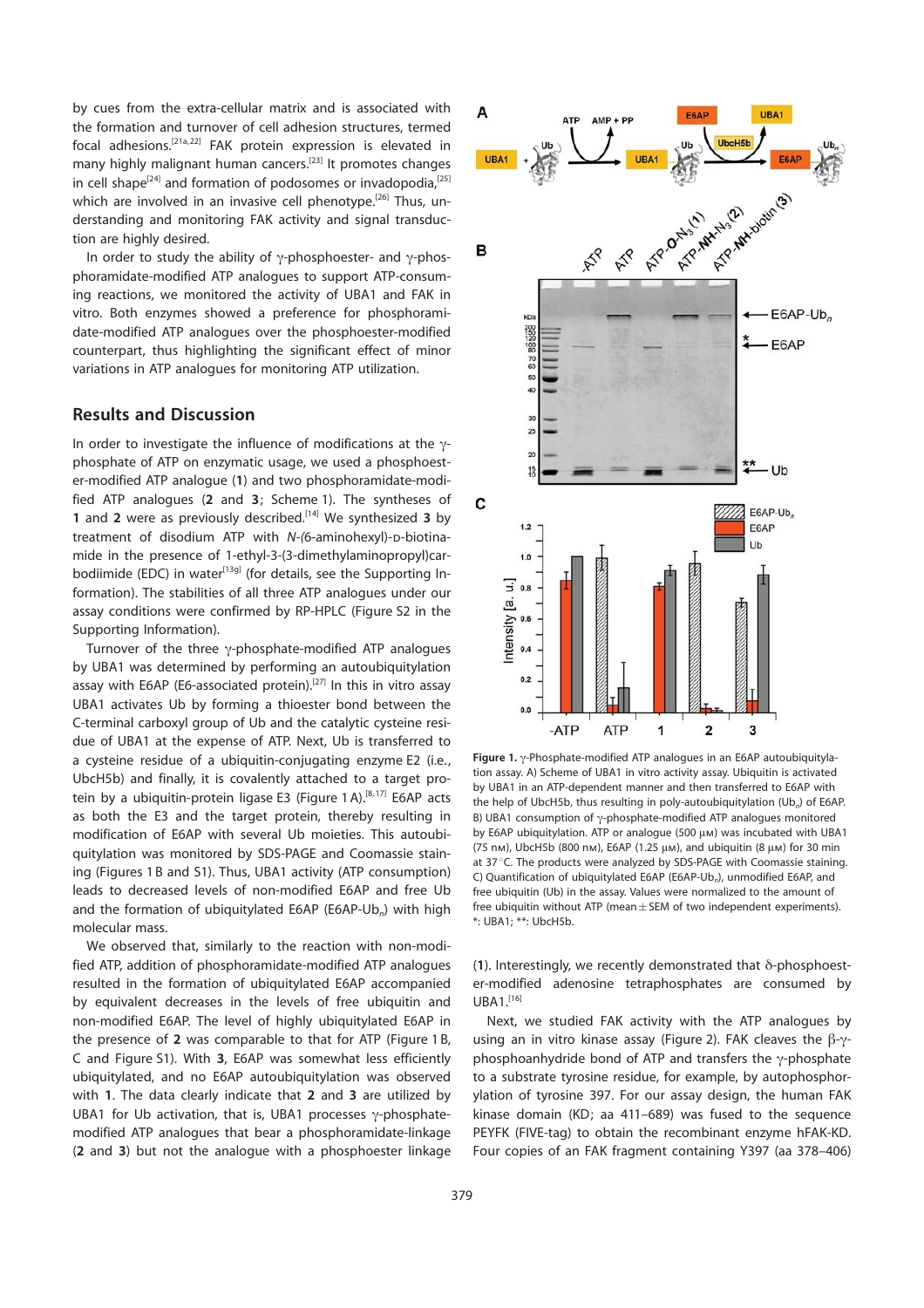

Figure 2. Utilization of  $\gamma$ -phosphate-modified ATP analogues by FAK. A) FAK in vitro kinase assay: a) GST-tagged substrate (160 nm; containing four tyrosines, Y) and the FIVE-tagged hFAK-KD (200 nm) were incubated with ATP or analogue (100  $\mu$ m) at 37 °C for 60 min; b) western blotting was followed by immunodetection with anti-phosphotyrosine antibody  $(\alpha$ -pY), and c) Horseradish peroxidase (HRP)-conjugated secondary antibody; d) Luminol chemiluminescence was visualized upon oxidation by HRP. e) After western blotting, streptavidin-Alexa647 bound to biotin in 3, and f) was detected by fluorescence readout. B) Utilization of ATP and analogues by FAK is visualized by western blotting and  $\alpha$ -pY and fluorescence readout with streptavidin-Alexa647. Immunodetection with  $\alpha$ -FIVE and  $\alpha$ -GST verify the presence of equivalent amounts of the FIVE-tagged hFAK-KD and GST-FAK substrate in the respective samples.

were fused to a GST-tag to serve as the substrate. ATP (or analogue) was incubated with hFAK-KD and substrate at 37°C for 60 min. The reaction products were analyzed by western blotting with antibodies against FIVE-tag, GST-tag, and phosphorylated tyrosine, as well as by streptavidin-Alexa647 fluorescence for the biotin on 3 (Figure 2). This detection method contrasts with that of our previously published assay, $^{[28]}$  as it now allows detection of the FIVE-tagged hFAK-KD and the GST-tagged FAK substrate in parallel. Phosphorylated substrate was detected for ATP, 2, and 3 (see also Figure S3).

Time course experiments showed conversion of ATP, 2, and 3 after just 5 min (Figure S3 C–E). Interestingly, the bulky biotin modification did not interfere with the reactivity of the antiphosphotyrosine antibody. The phosphotyrosine signals were less pronounced for the phosphoramidate-modified ATP analogues (2 and 3) than for ATP, and no signal was observed for 1 (quantification in Figure S3 A).

Both UBA1 and FAK accepted the phosphoramidate-modified ATP analogues, but not the phosphoester-modified analogue. Acceptance of phosphoramidate-modified ATP analogues by a protein kinase is in accordance with the literature.[13i] Serine-threonine kinases have been shown to accept phosphoester-modified ATP analogues;[13f, 29] however, in these studies comparisons with phosphoramidate-modified counterparts were not performed. It is possible that (similarly to FAK here) these kinases might also show a strong preference for phosphoramidate-modified ATP analogues.

Phosphoester-modified dNTP and ATP have been reported to be utilized by DNA polymerases and UBA1, respectively, these were mainly tetra- and hexaphosphates (DNA polymerases)<sup>[13d, 30]</sup> and tetraphosphates (UBA1),<sup>[16]</sup> not modified triphosphates as studied here. A possible explanation for the preference in utilizing phosphoramidate-modified ATP analogues is that the NH-moiety has a hydrogen-donating functionality that is absent in the ester functionalization.

#### Conclusion

We chose three  $\gamma$ -phosphate-modified ATP analogues to study their ability to be utilized by two ATP-cleaving enzymes of mechanistically distinct classes. Although UBA1 cleaves the  $\alpha$ - $\beta$ -phosphoanhydride bond of ATP whereas FAK transfers the  $\gamma$ phosphate, they both favor the same  $\gamma$ -phosphate-modified ATP analogues, that is, they have a clear preference for phosphoramidate- over phosphoester-modified ATP. While no consumption of the phosphoester-modified ATP analogue 1 by the two enzymes was observed, the bulky phosphoramidatemodified ATP analogue 3 was readily accepted by both UBA1 and FAK. Furthermore, our data underline the high substrate specificity of the enzymes investigated in this study. Replacement of the NH moiety by oxygen on the  $\gamma$ -phosphate of ATP (compare 2 and 1) abolished utilization. Therefore, small variations in the design of modified ATP analogues for monitoring ATP consumption can have a strong influence on enzymatic acceptance.

## Acknowledgements

We aratefully acknowledge the Collaborative Research Center 969 (SFB969) and the Konstanz Research School Chemical Biology for financial support. S.M.H. also acknowledges the Studienstiftung des deutschen Volkes and the Zukunftskolleg of the University of Konstanz for stipends. We thank Susanne Feindler